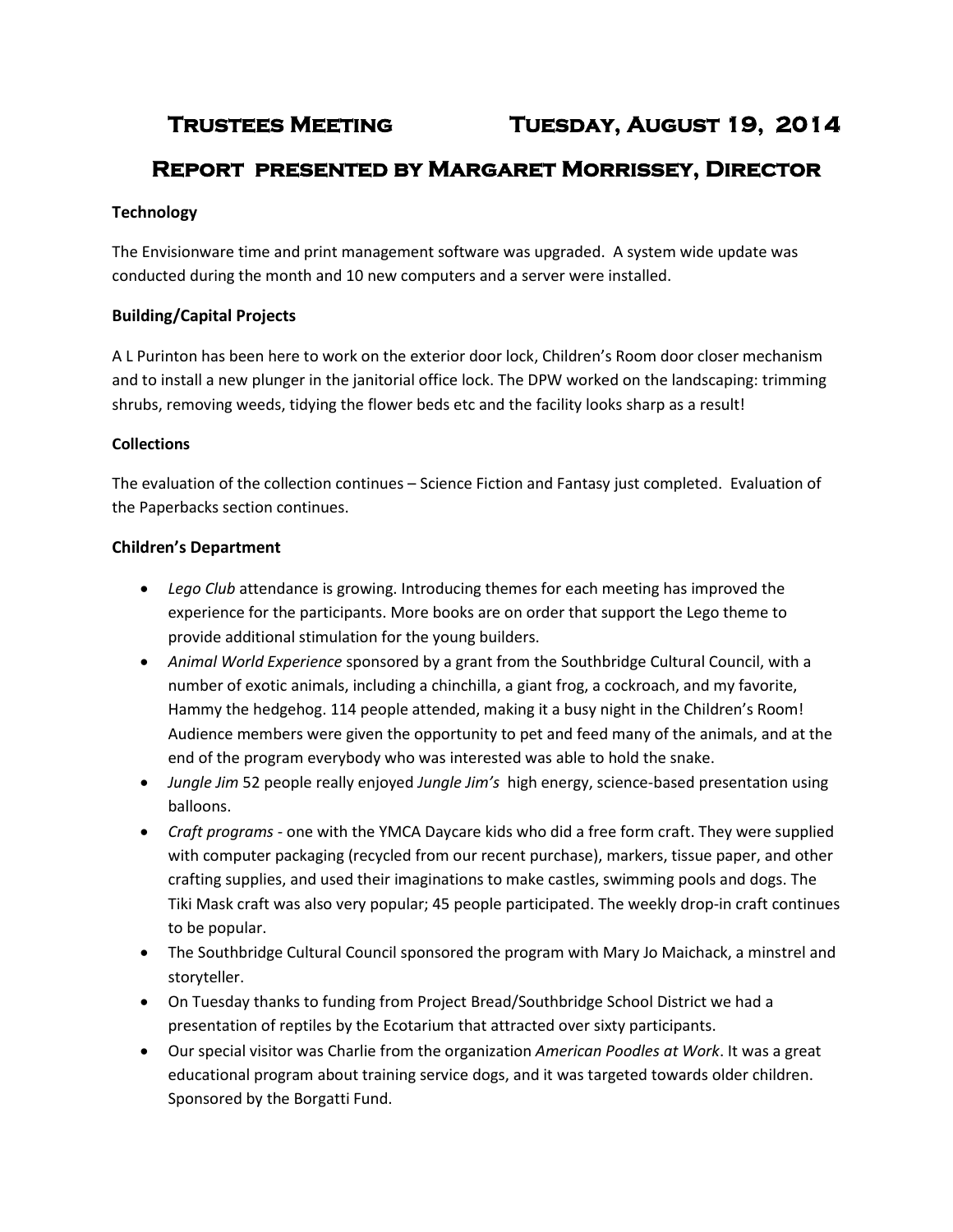#### **Programs**

- Dr. Jean Borgatti presented a lecture titled "*Anonymous Doesn't Live Here Anymore: African* Artists Past & Present" on Thursday, August 7<sup>th</sup> at 6:30 p.m.
- Greg Page of Merrimack Analysis Group and colleague Ed Bayiates returned to present a discussion on "*Big Data*" and how companies are using your digital footprint. The audience was very involved in the discussion of consequences this trend has on consumer privacy vs. benefits offered.
- As part of a state-wide initiative, we hosted one leg of the multi-library teen book discussion group, "*The Perks of Being a Wandering Book Club*." Pizza and snacks were offered for this discussion of Neil Gaiman's *The Graveyard Book*, and despite the wide promotion the event received, no teens attended this event.
- Adam & Ben Piche offered a chess program for teens and tweens, which was coordinated with a group from the YMCA.
- The September artist, Mario Quiroz-Servellón was here to take some photographs for inclusion of his exhibit *Aging Minorities in Massachusetts*.
- Poet Jared Demick presented a well-attended reading of poems from his recently published *The Hunger in Our Eyes* on Thursday, 7/24 and presented a signed complimentary copy to the library.
- CJ Music performed "Give My Regards to Broadway" as part of the  $100<sup>th</sup>$  Anniversary Celebration, to a full house on Thursday, July 17<sup>th</sup>. Coverage received in the *Southbridge Evening News*.

#### **Summer Reading**

Summer reading ended on August 14, 2014. Prizes have been drawn and there was a lot of fun at the annual pizza party for those who completed the program, on the 15<sup>th</sup>.

# **Project Bread**

Project Bread food service finished on Friday August 15th, completing our fourth year participating. Thanks to all the folks at the School Food Service Department for their cooperation and to the Students and Job Coach at Southern Worcester County Educational Collaborative for staffing the service.

#### **Media and Social Media**

Staff from the Southbridge Cable TV station taped the Dr. Jean Borgatti lecture titled "*Anonymous Doesn't Live Here Anymore: African Artists Past & Present*". The Southbridge Evening News has moved to being a weekly paper. As we were always featured regularly in the daily (Monday through Friday) edition, we are waiting to see how the week's news will be condensed and the effect this will have on coverage of the JEL programs.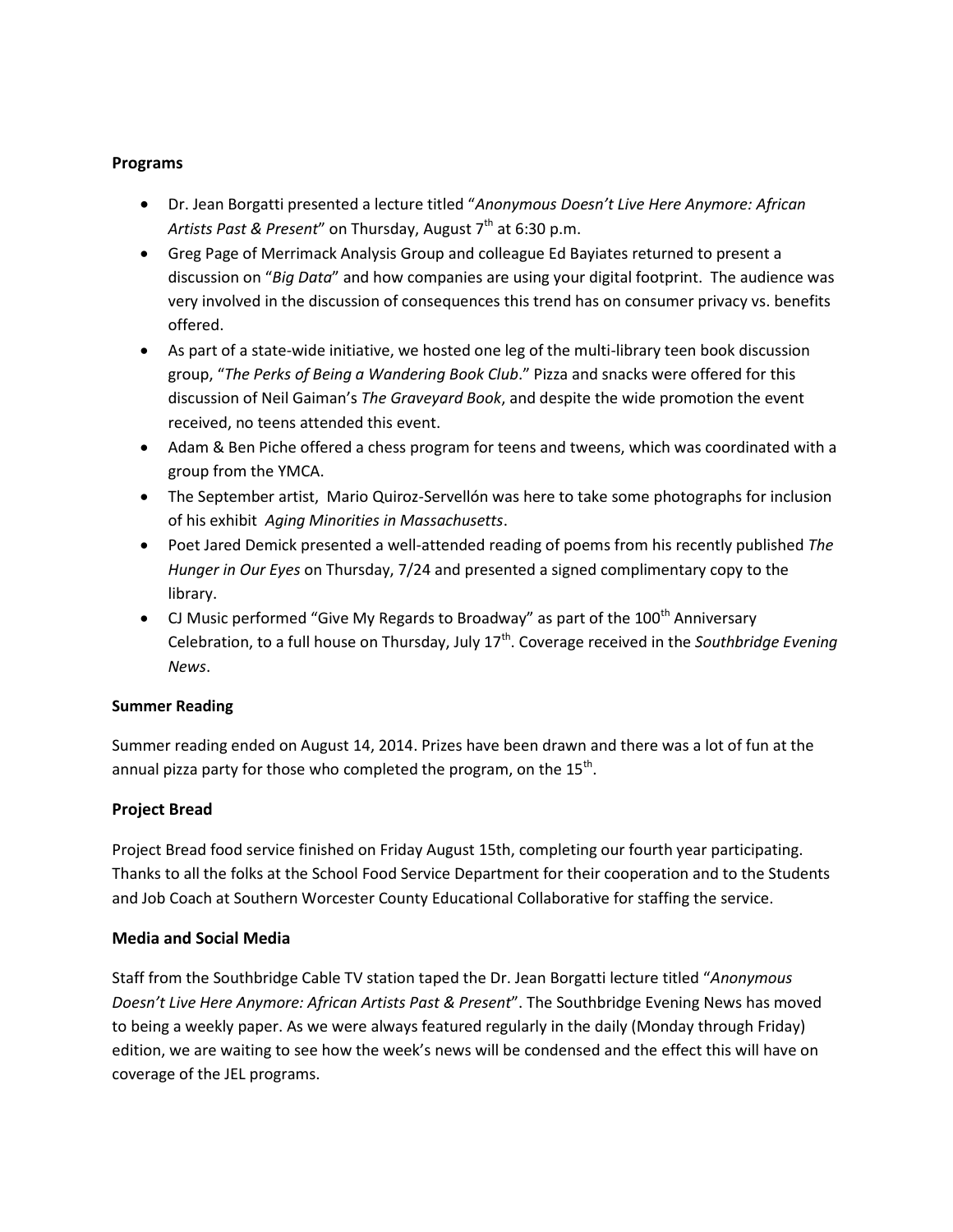# **Meetings/Outreach**

I attended the WRTA Steering Committee in Worcester. Met with area directors to discuss topics of mutual interest. Central MA Tobacco Free Community Partnership exhibited a series of four posters for a two-week period.

# **Fiscal Year**

Working on the ARIS (Annual Research Information Survey) for the MA Board of Library Commissioners

# **FOJEL**

The figure submitted by the FOJEL President Barbara Day for current membership is 144 members

### **Gifts**

Following a meeting with the Aldrich Society to discuss providing a telescope to the library that can be loaned to patrons, the Southbridge Rotary Club has generously agreed to purchase the equipment. Training will be provided by the Aldrich Society. The project will get off the ground in the fall.

# **Grants**

Thanks to grants from the Southbridge Cultural Council, the Olive I. and Anthony A. Borgatti Fund at the Greater Worcester Foundation and the 100<sup>th</sup> Anniversary Celebration fund by JEL Board of Trustee to sponsor such a wide range of programs

# **Research**

The quest for a photograph of Dr. Maximilienne Tétrault has been successful. Through assistance from Mary Puracchio contact has been made with a family member who had a photograph. This reserved member of Southbridge community will take her place in the annals of the Franco American biographical dictionary that is currently being researched.

# **Staff**

Interviews were conducted this week for the position of Library Aide, as Brett French has taken a position at the A J Petro Swimming Pool. The position of Library Page to replace Matt Mrazik who will be attending school at the Massachusetts Academy at WPI and will not be available to work., has been posted.

#### **Town Manager**

Town Manager, Kevin Paicos toured the facility and discussed services. The library now has one swimming pool pass compliments of the Recreation Department where one family may obtain free admission to the facility on Randolph Street.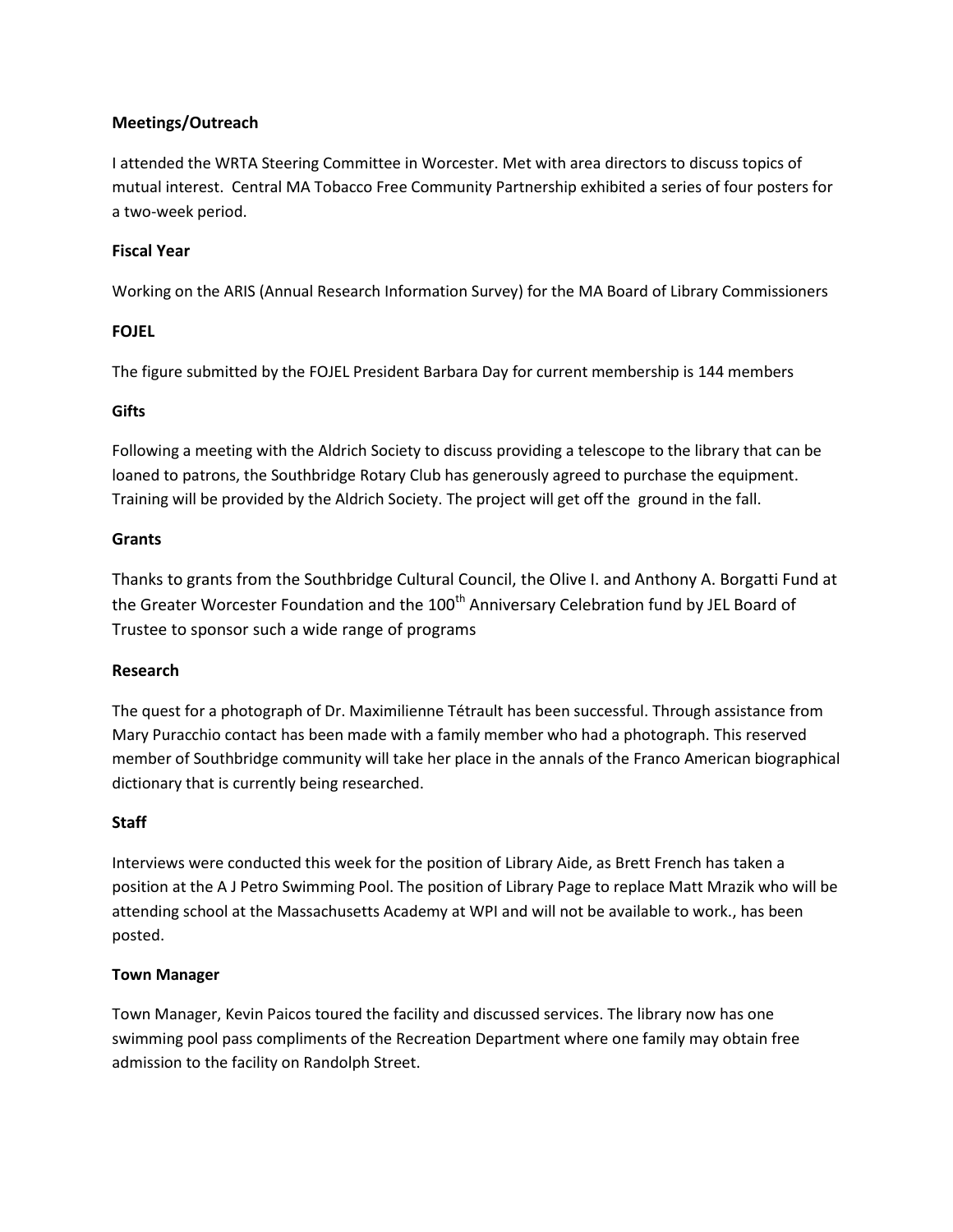#### **Trustees Appointments**

Dick Whitney was re-appointed to position on the Board of Trustees.

#### **Volunteers/Tax Abatement**

The six participants are working on projects and have completed approximately half of the hours in the program.

#### **Centennial Events**

During the month of July there were many events presented by the Trustees 100<sup>th</sup> Anniversary Celebration banner. There was a lot of engagement in the *Big Data* program presented by Merrimack Analytics. We are hoping to build a series of programs on the technology topic throughout the year.

| Month of August     | Carolyn Bessette of Blue Bubble                    | During Library Open       | Main Hall           |
|---------------------|----------------------------------------------------|---------------------------|---------------------|
| Exhibit             | Quilts will display her work                       | <b>Hours</b>              |                     |
| Tuesday 19,26       | Knitting with Sonya                                | 10:30 p.m. $-$ 12:30 p.m. | Reading Room        |
| Tuesday 19          | <b>Chess for Tweens and Teens</b><br>with the YMCA | $10 a.m. - noon$          | Main Hall           |
| Wednesday 20,27     | Crafty Wednesdays                                  | drop-in all day           | Children's Room     |
| Wednesday 20,27     | Super Kids                                         | 10:30 a.m. $-$ 11:30 a.m. | Children's Room     |
| Thursday 21         | Concert with duo Oakes and<br>Smith*               | 6:30 p.m. $-7:30$ p.m.    | Reading Room        |
| Thursday 28         | <b>MBLC Trustee Orientation</b>                    | $6 p.m. - 8 p.m.$         | Pioppi Room         |
| Thursday 28         | Concert with composer<br>Michael Caprera*          | 6:30 p.m. $-7:30$ p.m.    | <b>Reading Room</b> |
| <b>Friday 22,29</b> | <b>Baby Time</b>                                   | 10:30 a.m. $-11:30$ a.m.  | Craft Room          |

|                      | Aging Minority in              | During Library Open        | Main Hall           |
|----------------------|--------------------------------|----------------------------|---------------------|
| Month of September   | <i>Massachusetts</i> with      | <b>Hours</b>               |                     |
| Exhibit              | documentary photographer       |                            |                     |
|                      | Mario Quiroz-Servellón         |                            |                     |
| Monday 8             | Book Club                      | 6:30 p.m.                  | <b>Reading Room</b> |
| Monday 15            | <b>FOJEL Meeting</b>           | 6 p.m.                     | Mills Room          |
| Monday 8,15,22,29    | PJ Story Time                  | 6:30 p.m. $-7:30$ p.m.     | Children's Room     |
| Tuesday 2,9,16,23,30 | Knitting with Sonya            | 10:30 p.m. $-$ 12:30 p.m.  | Reading Room        |
| Wednesday 3,10,17,24 | Crafty Wednesdays              | drop-in all day            | Children's Room     |
| Wednesday 3,10,17,24 | Super Kids                     | $10:30$ a.m. $-11:30$ a.m. | Children's Room     |
| Thursday 4           | Reception for Mario Quiroz-    | 6:30 p.m. $-7:30$ p.m.     | Reading Room        |
|                      | Servellón                      |                            |                     |
| Thursday 11          | Library Box Office: Entre Nos  | 6:30 p.m. $- 7:30$ p.m.    | Main Hall           |
|                      | (Spanish w/English subtitles)  |                            |                     |
| Thursday 18          | <b>Fascinating Rhythm with</b> | 6:30 p.m. $-7:30$ p.m.     | <b>Reading Room</b> |
|                      | Cornel Coley*                  |                            |                     |
| Thursday 25          | An Evening of Flamenco with    | 6:30 p.m. $-7:30$ p.m.     | Reading Room        |